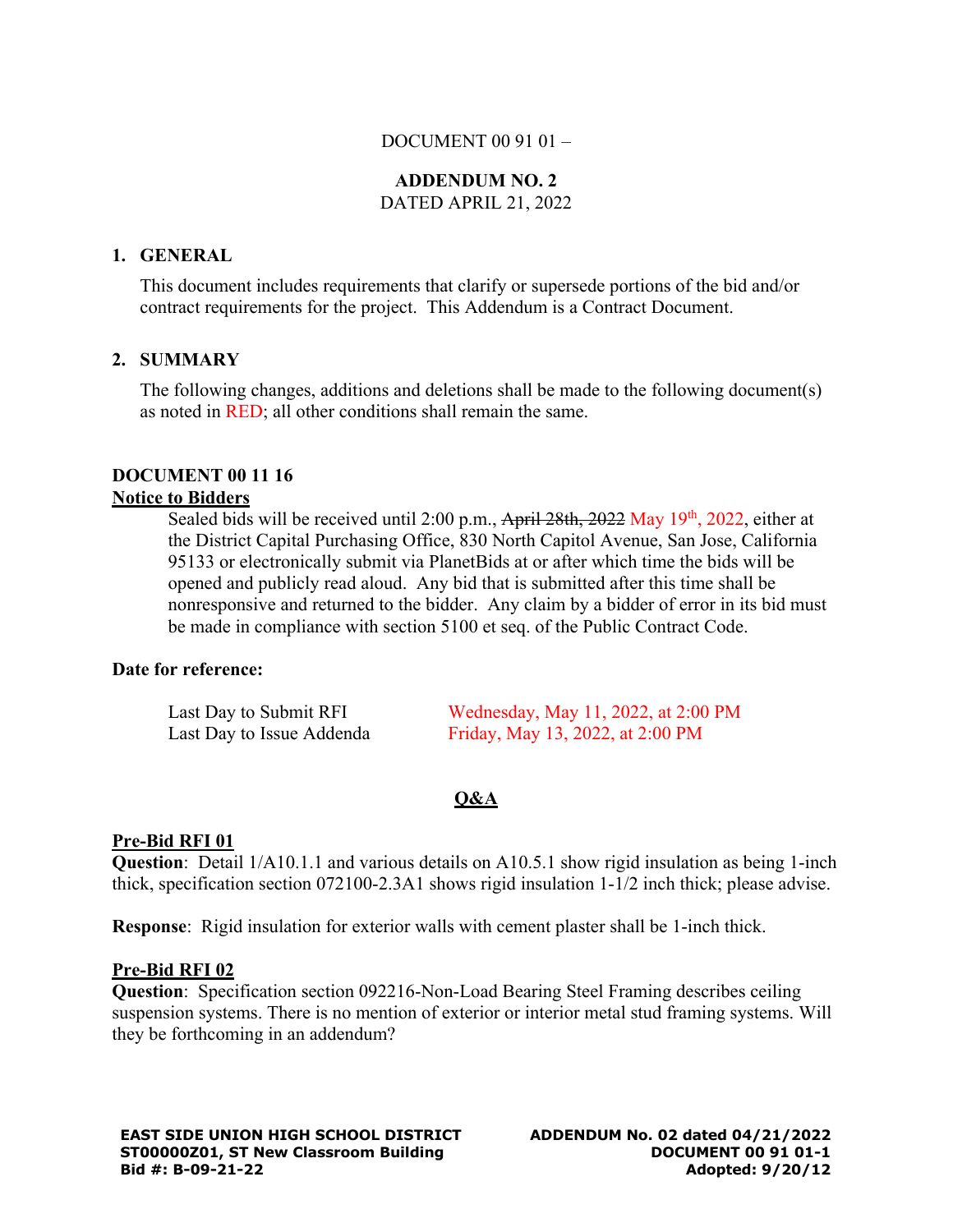**Response**: Correct, there are no gypsum board suspended ceilings in this project. However, there are gypsum board framed ceilings that include the "clouds" on sheet A3.2 in the main space as well as the restrooms and small hallway to the restrooms. Refer to Specification section 09 22 16 2.3 for steel framing for framed assemblies as well as structural drawings for ceilings assemblies.

## **Pre-Bid RFI 03**

**Question**: Detail 1/A101.1 shows a drainage plane mat over fluid applied barrier. It also shows a weather barrier over rigid insulation (HydroTex) two layers – one layer is a drainable polymeric wrap. Are both materials required for this wall assembly? If yes, please provide specification for drainage plane mat.

**Response**: Drainage plane mat requirement is based on wall assembly requirements. Some rigid insulation (i.e., DuraSheath) do not require the drainage mat. Note that the weather resistive barrier over the rigid insulation serves as a bond breaker within the assembly. If required for the assembly based on bidder's proposed wall assembly (if different from the basis of design), the plane mat shall meet NFPA 285 and be compatible within the assembly.

Please note that the rigid insulation basis of design for this project is changed to DuraSheath by Rmax/Sika as it meets NFPA 285 for this wall assembly and is compatible with the rest of the assembly. With this change in basis of design the drainage mat would no longer be part of the assembly.

#### **Pre-Bid RFI 04.1**

**Question**: Please clarify if the two options of sheathing mentioned in 2.2.A.2 – a & b are contractors' option?

**Response**: Correct, the two sheathings are contractors' options.

#### **Pre-Bid RFI 04.2**

**Question:** If so, please clarify if DensElement Barrier System is chosen does 2.3 Fluid Applied Waterproof Air Barrier Membrane apply?

**Response**: If DensElement is used, then the fluid applied waterproof air barrier membrane is no longer required. Seam fasteners, fenestrations, and other penetration types need to be treated with liquid flashing (DensDefy if using DensElement) to ensure a continuous WRB / AB system.

#### **Pre-Bid RFI 05**

In Specification Section 074113 Metal Roof Panel, it indicates standing seam panel for roof and in Detail 12/A10.7.3, PBR panels for canopy roof. It does not specify what type of panel is to be used for soffit.

**Question 05.1:** What type of panel is to be used at the canopy roof? **Response:** Canopy roof is to be AEP Span, PBR per detail 12/A10.7.3.

**EAST SIDE UNION HIGH SCHOOL DISTRICT ST00000Z01, ST New Classroom Building Bid #: B-09-21-22 Adopted: 9/20/12**

**ADDENDUM No. 02 dated 04/21/2022 DOCUMENT 00 91 01-2**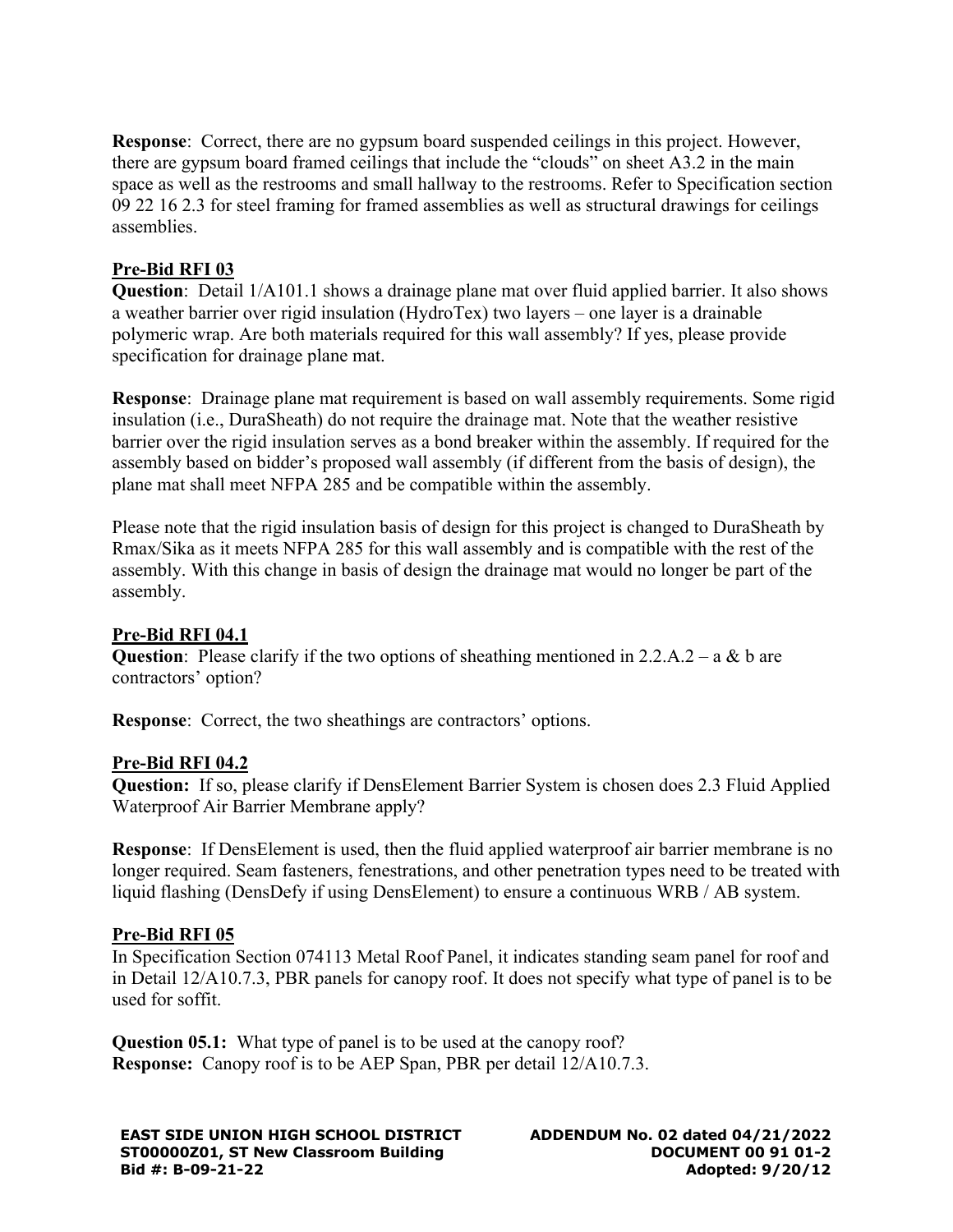**Question 05.2**: Cannot find standing seam roof panels on plan. Where does standing seam roof panel go?

**Response**: Standing seam roof panels are not used in this building / project.

**Question 05.3**: What type of panel is to be used at soffit indicated on Detail 22, 27/A10.7.2 and 17/A10.5.1?

**Response**: Panel to be used at the soffit and fascia shall be Flush Panel Metal Siding by AEP Span per section 074113 2.6.

## **Pre-Bid RFI 06**

**Question:** The date for pre-bid RFIs is listed per Specification Section 00 01 20 List of Schedules as "seven calendar days prior to the date for opening bids." While attending the job walk, a handout listed 2/10 as the deadline for pre-bid RFIs. With additional subcontractors looking into the plans closer to the bid date and need to confirm the date, please confirm the deadline for RFIs on Santa Teresa High School.

**Response:** Contractors are to submit all RFIs by Wednesday 05/11/2022.

## **Pre-Bid RFI 07**

**Question:** Solarban 70 was listed as the product for the glazing. However, a tint is not indicated on the specifications for the product. Please confirm whether a tint is to be used and if so, please provide one.

**Response:** No tint is required for this project. Provide Solarban 70 clear on both side of glass. And all glazing should be tempered.

# **Pre-Bid RFI 08**

**Question:** A10.1.1 indicates insulation is to be placed in the cavities of the metal deck on Details 14 and 16. Please confirm whether insulation on the underside of the metal deck is only located at these connection locations or uniform for the entire metal deck area.

**Response:** This insulation is only required at the top track of wall as sound insulation.

#### **Pre-Bid RFI 09**

**Question**: A1.3 Site Plan indicates that after being cleared and grubbed, the dirt is not to be offhauled and to remain for future use. Is there a preferred location for excavated soil to be place on-site? If so, please indicate.

**Response:** Excavated soil, if not being used by the contractor for the project, shall be off-hauled and removed by the contractor before project completion.

# **Pre-Bid RFI 10**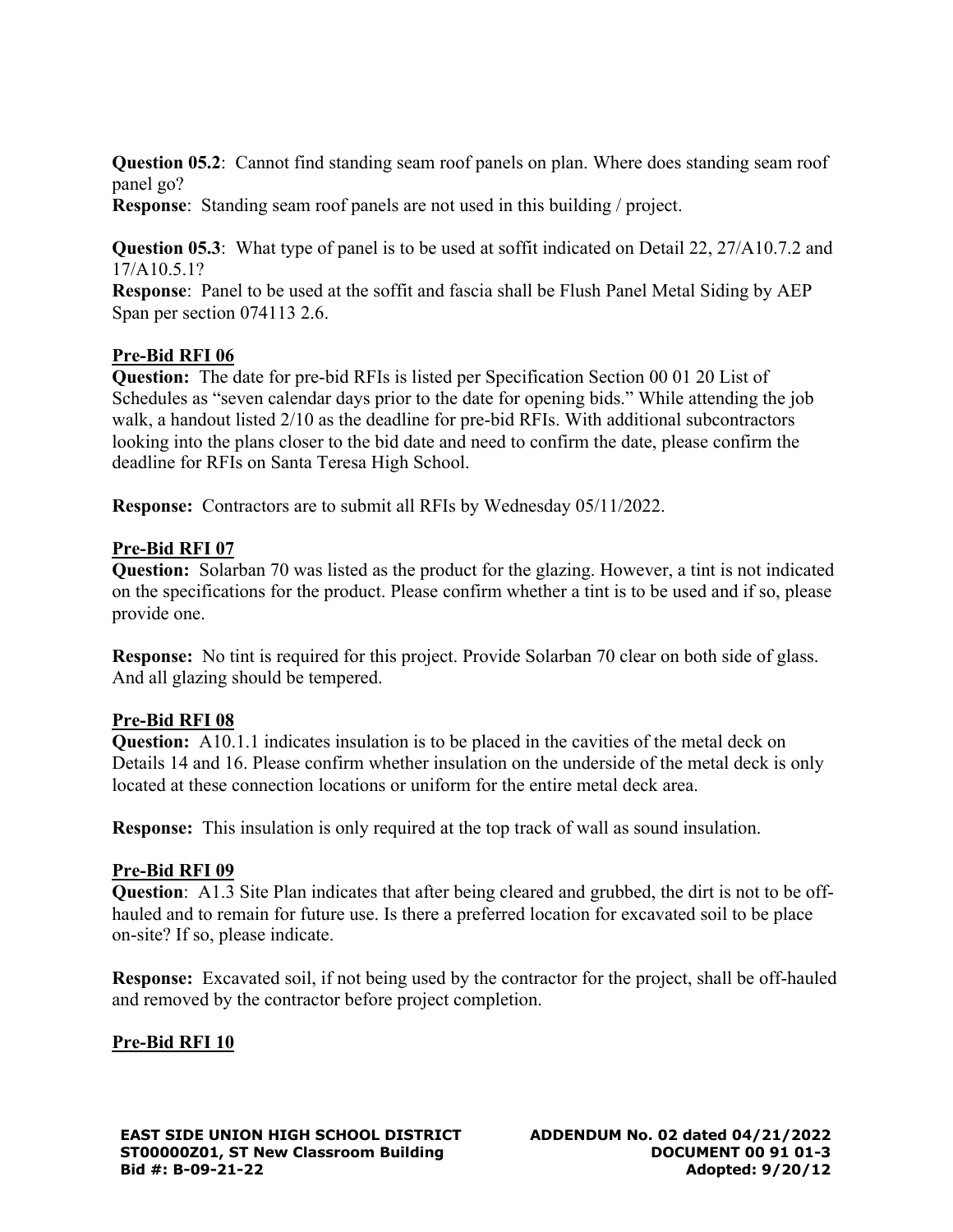**Question:** Sheet S7.3 Detail 5 typ. Shows track connections to beam to be with bolts and nuts. We would like to request these details to be changed to a field weld similar to other details. Refer to Detail 7/S7.3.

**Response:** This request is not acceptable. Please install per plans.

# **Pre-Bid RFI 11**

Question: What type of grass seed shall be used in this project?

Response: Pacific Gold '90/10' – A mixture of tall fescue and Midnight Kentucky Bluegrass. Supplied by Pacific Coast Seed (925) 373-4417, or equal.

## **Pre-Bid RFI 12**

**Question:** Specification section 260533-2.3 lists Nonmetallic PVC schedule 40 conduit as an acceptable product for this project. Section 3.1B does not list Underslab and specifically PVC 40 as acceptable for indoor use. Is PVC schedule 40 acceptable under slab for branch and low voltage system or is nothing acceptable under slab?

**Response:** Yes, PVC schedule 40 is acceptable for under slab installation.

## **Pre-Bid RFI 13**

**Question:** Sheet Note #4 states to replace the (E) pole light fixture with LED type. Verify (E) fixture manufacturer lamp type, wattage, and confirm mounting hardware prior to ordering and replacement on existing pole. (E) manufacturer, part number, lamp type, wattage, pole type  $\&$ height are all needed prior to the bid date in order to provide a quote.

**Response:** District does not have record of the (E) pole light. Please provide line-item cost in the bid for future determination. Line item shall be based on Valmont Idyline Sigma, model S0- 04 at 29'-6". Light temperature to be 3000k.

#### **Pre-Bid RFI 14**

**Question:** E2.1-1300X indicated 4 fixture type H fixtures in the main space 1300X-100. E4.1 does not have a fixture type H on the fixture schedule. What is required for fixture type H?

**Response:** Fixtures have been revised to be type "G" instead.

#### **Pre-Bid RFI 15**

**Question:** Plans don't show any bracing at storefront wall below the beam. Please provide stud size, gauge, spacing OC. This applies to storefronts  $F, C1 - C4$ , and G.

**Response:** Response will be included in the next addendum, issuing the first week of May.

# **Pre-Bid RFI 16**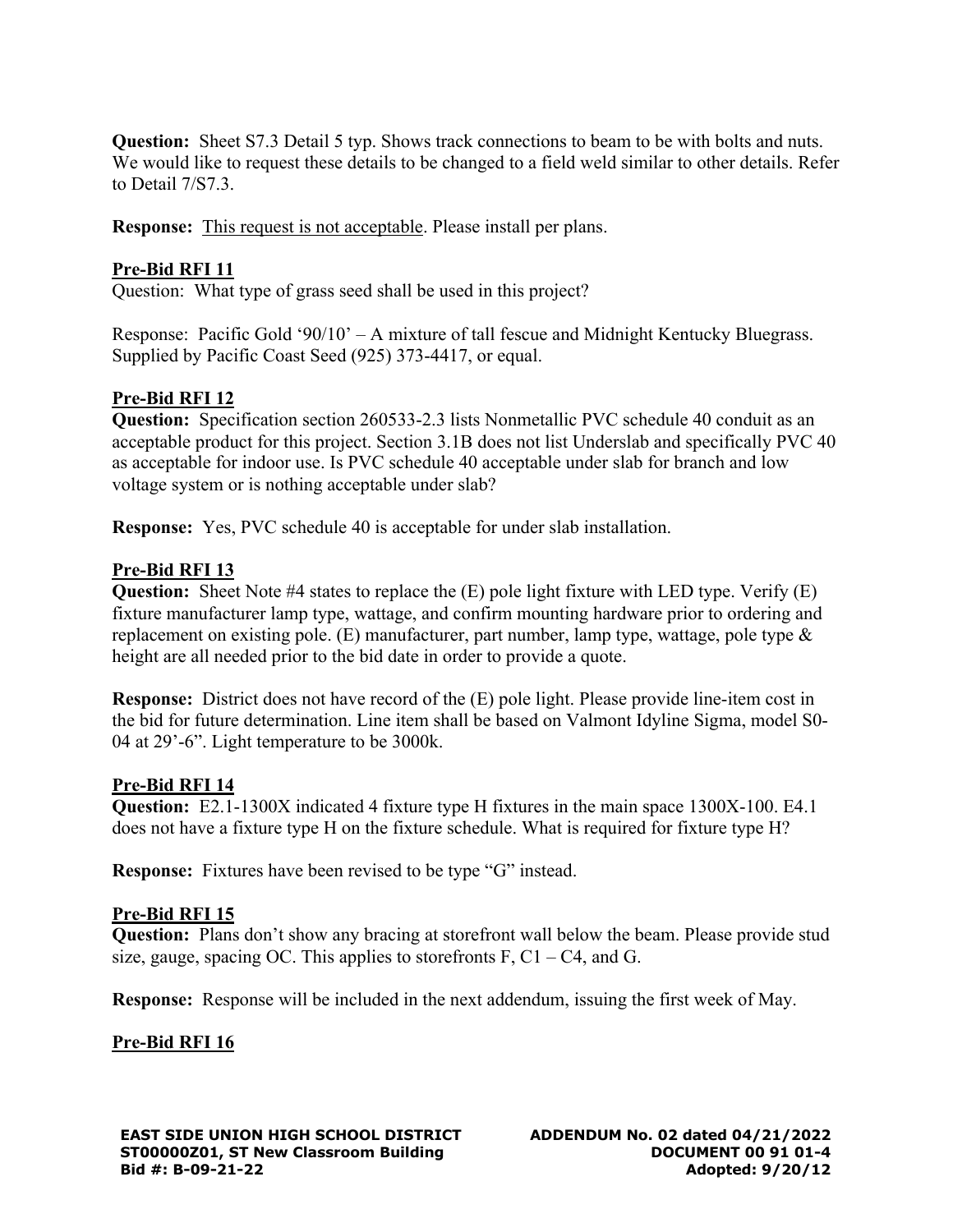**Question:** Detail 27/A10.7.2 indicated break aluminum matching storefront per section view 5/A6.4. Storefront P and Q on A9.5 refer to detail 1, 2, 3/A10.8.2 which indicate plaster finish at wall for clerestory along line D and line B. Which detail should be applied at clerestory line D and line B?

**Response:** Use details showing cement plaster at these small storefronts (P1, P2, Q, R1, R2) along gridlines B and D. Transition metal soffit to cement plaster at eave

## **Pre-Bid RFI 17**

**Question:** Drawing E2.2-1300X looks to be showing (2) equipment racks in the IDF room. What type of equipment racks are they? 2-post, 4-post? Can you provide a part number? On drawing E6.3, diagram 2 it is showing a wall mount rack.

**Response:** Provide single wall mounted 48" H IDF cabinet with swing door per details 7/E6.2 and 2/E6.3.

# **Pre-Bid RFI 18**

**Question:** Electrical site plan, drawing E1.1 does not show a clear pathway for the fiber and copper backbone to the MDF room. There seems to be a Signal pathway, but it is broken between building 1300 and 1300X to the 1300X IDF. Can you confirm the Signal pathway route?

**Response:** Site electrical and low voltage demolition plan and new pathway distribution will be issued in the next addendum, issuing the first week of May.

#### **Pre-Bid RFI 19**

**Question:** The part numbers provided in spec 270500, section 2.2 for the OSP copper backbone is CASPIC and is recommended for use in high-risk areas where additional mechanical or rodent protection is required. Is this type of cable required for this installation or can we provide regular PE 89 OSP cable?

**Response:** Provide CASPIC as noted in the specification.

#### **Pre-Bid RFI 20**

**Question:** In addendum 1 it has an estimated start date of Aug of 2022. What is the estimated completion date of this project?

**Response:** Refer to section 00 52 13 Item 4, Time for Completion, for amount of calendar days stipulated.

# **Pre-Bid RFI 21**

**Question:** Is there a signage schedule for quantities for the signs shown on sheet A10.10.1. Please advise.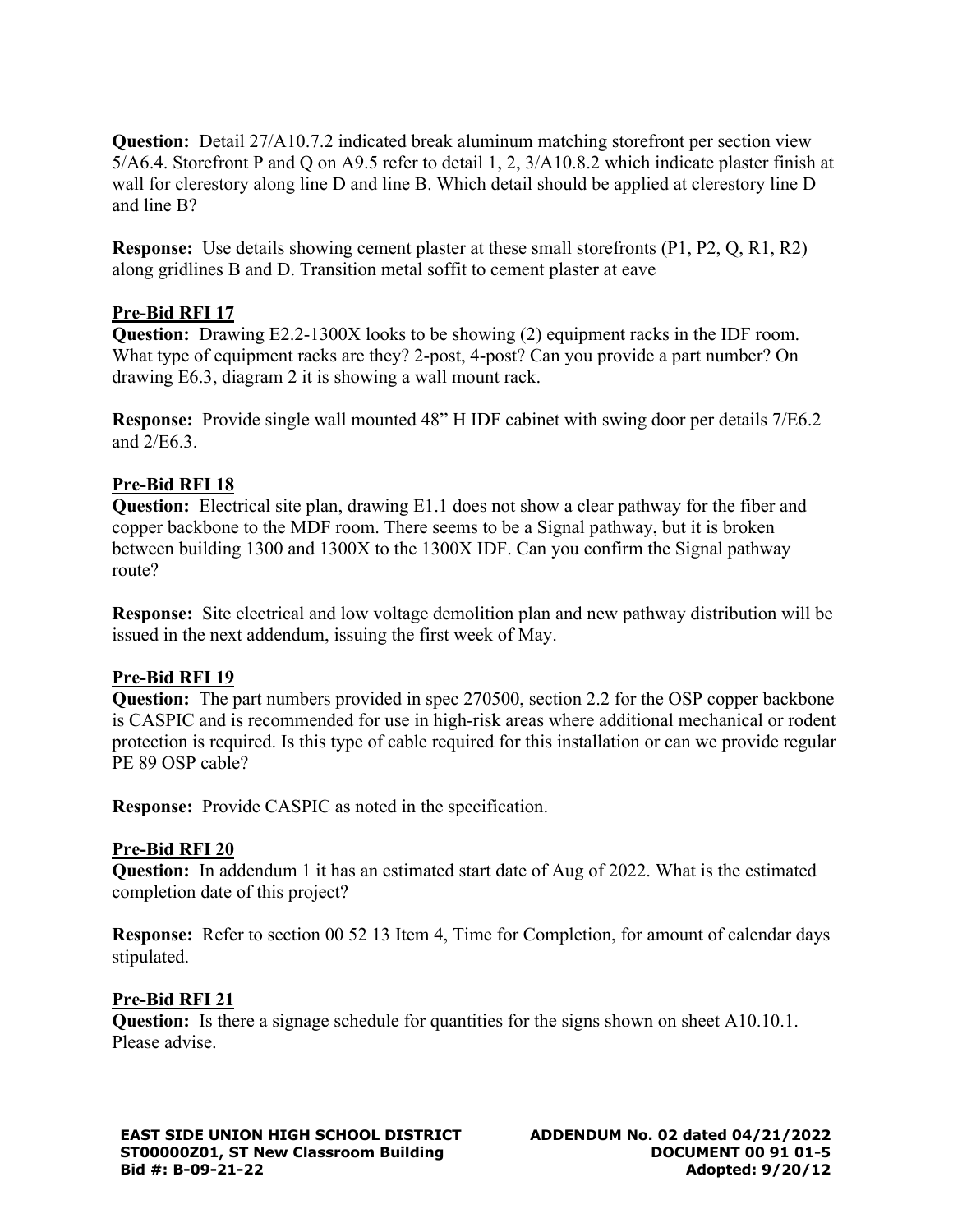**Response:** Refer to code analysis plans on A0.5 and A0.6 for number and location of signage required within the building.

# **Pre-Bid RFI 22**

**Question:** Are there other signs not on sheet A10.10.1 to be included in this (exterior building ID sign, perhaps?) Please advise.

**Response:** There is no additional signage required.

## **Pre-Bid RFI 23**

**Question:** For the Santa Teresa HS project, there is a page in the 05 12 00 Structural Steel section that refers to AESS (page 411). However, it does not state what category of AESS, and AESS is also note called out on the drawings. Can this section be excluded?

**Response:** Section cannot be excluded. Provide category AESS 4 on exposed steel up to 10'-0" AFF and AESS 3 higher up.

## **Pre-Bid RFI 24**

**Question:** For the Santa Teresa HS project, there is a requirement for the TS10x8x5/8 and HSS braces to be ASTM A1085 Grade A, however, our suppliers say that it is very hard to find currently. Can A500 Grade C be substituted?

**Response:** No, substitution is not acceptable. Unfortunately, the code does not approve of A500 Grade C for seismic purposes for this HSS size. If common grade is used, the size of the members will be considerably bigger.

# **Pre-Bid RFI 25**

**Question:** Building Section  $9/A6.1 - 1300X$  seems to show plaster finish at wall on roof at grid line "B btw 1 a& 6". Detail 27/A10.7.2 does not show plaster at wall. Please advise.

**Response:** Provide cement plaster as shown on section 9/A6.1-1300X. Cement plaster assembly to be per wall type 1/A10.1.1. Refer to pre-bid RFI 16 for similar question and response.

# **Pre-Bid RFI 26**

**Question:** Same question as Pre-bid RFI 25 on grid line "D – btw 6 & 10" (please provide elevation)

**Response:** Response is the same as pre-bid RFI 25.

#### **Pre-Bid RFI 27**

**Question:** Please clarify the wall finish at the back side of the clerestory along lines B & D. Is this plaster, roofing, or something else?

**Response:** This finish shall be cement plaster, refer to Pre-Bid RFIs 25 & 26.

**EAST SIDE UNION HIGH SCHOOL DISTRICT ST00000Z01, ST New Classroom Building Bid #: B-09-21-22 Adopted: 9/20/12**

**ADDENDUM No. 02 dated 04/21/2022 DOCUMENT 00 91 01-6**